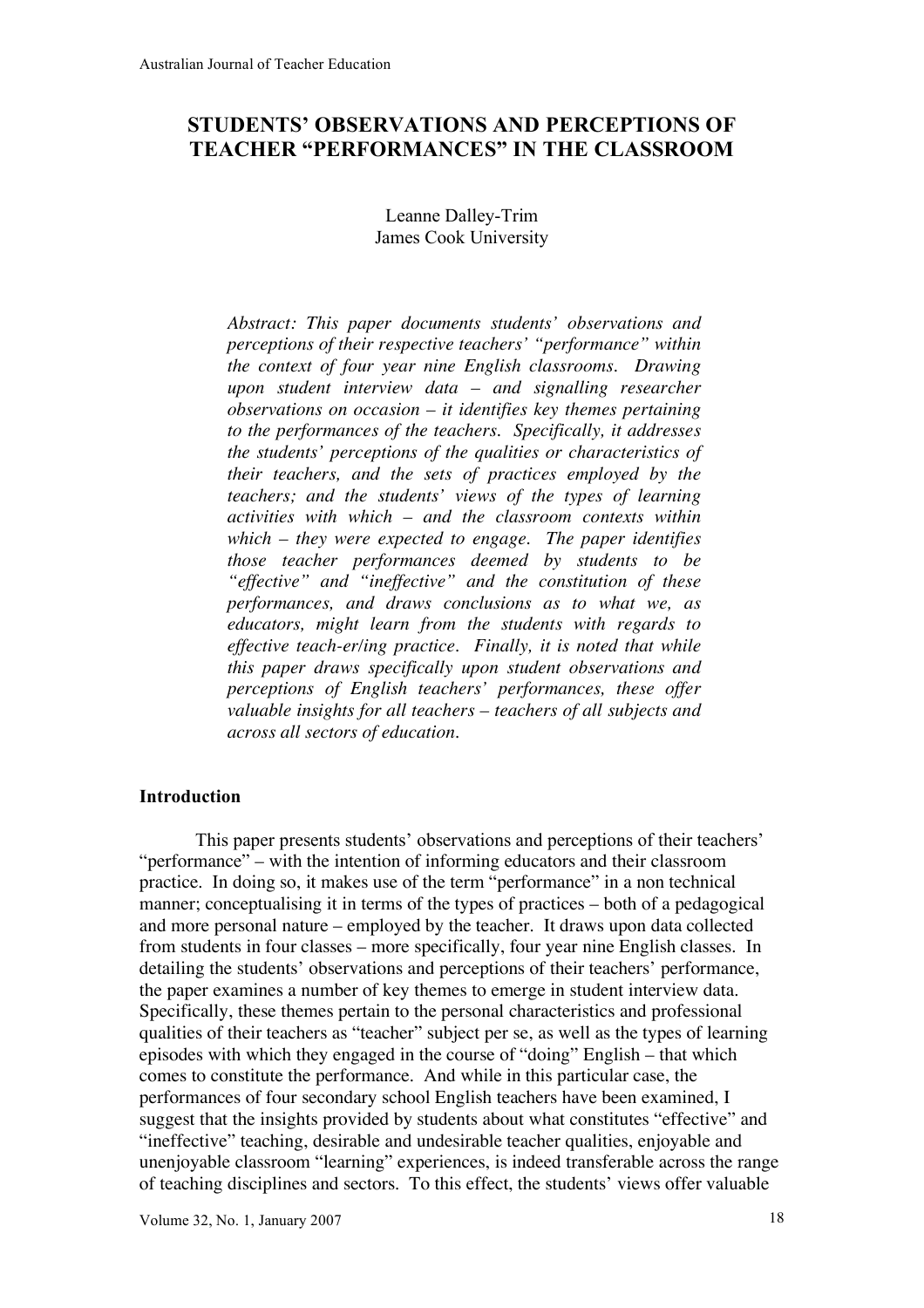insights into how teachers might engage students in the act of learning, construct themselves and operate in ways desirable to students, how they might foster effective classroom contexts, and how they might make the learning process a more enjoyable one for students.

### **The Study**

This paper was informed by a qualitative multiple case study approach. A State secondary school in a provincial North Queensland city was chosen as the research site – referred to here as Lane Park State High School. Here, four year nine English classes were selected as case study classes. In terms of comparability, it should be noted that all four teachers were working with the same School English Work Program – one informed by the State-endorsed Junior English Syllabus (Department of Education, Queensland, 1994). The selection of the four classes was determined in part by timetabling constraints and by the desirability of sampling male and female teachers, and experienced and less experienced, teachers. The sample, therefore, included two female teachers and two male teachers, of which one female and one male were highly experienced.

The four case study classes chosen are referred to in this paper as classes 9-1, 9-2, 9-3 and 9-4. It is noteworthy to acknowledge that these English classes were considered to be mixed-ability groups and that most students were Caucasian. Figure 1 below details the composition of each class in terms of the number and sex of students, and also indicates the designated teacher. Additionally, it should be noted that given the potential sensitivity of the study, pseudonyms have been allocated to both the students and the teachers in this paper in an effort to ensure their privacy and to preserve their anonymity.

|               | Grade 9-1 | Grade 9-2 | Grade 9-3 | Grade 9-4 |
|---------------|-----------|-----------|-----------|-----------|
| Female        |           | 13        | 13        |           |
| Students      |           |           |           |           |
| Male          | 10        | 11        | 10        | 17        |
| Students      |           |           |           |           |
| Student       | 21        | 24        | 23        | 24        |
| Total         |           |           |           |           |
| Class Teacher | Mr Brown  | Mrs Casey | Mr Jack   | Miss Tate |

**Figure 1:** Composition of the four case study classes and designated Teacher

Given the complexities of the research site, I employed a range of data collection strategies: field work/observation, interviews, questionnaires, and a review of documents. For the purposes of this paper, use is made of student interviews and, on occasion, my own (researcher) classroom observations as a means of contextualising student interview data. The student interview questions addressed a range of research questions and are provided as Appendices A and B.

Interviews conducted with students, typical of the qualitative frameworks, were of a semi-structured and open-ended nature (Hitchcock & Hughes, 1989; Marshall & Rossman, 1999; Mason, 1996; Merriam, 1988). I entered the interview situation with an interview guide or schedule – a series of questions – that served as a framework for the interview. These questions were, however, viewed "tentatively,"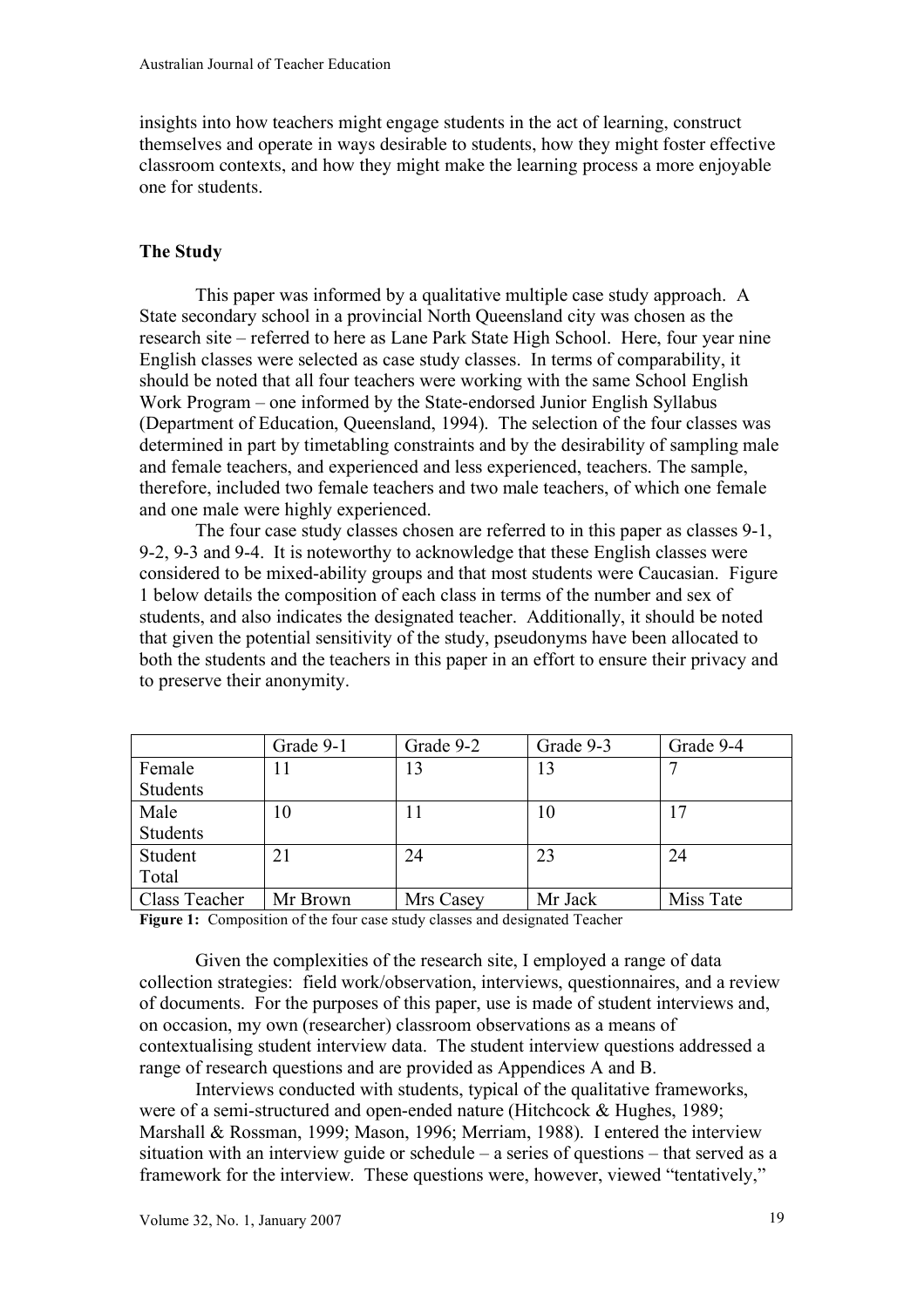and not as "a binding contract" (Glesne, 1999, p. 68). Viewing the questions in this way, I was, as Glesne (1999, p. 68) suggests, "disposed to modify or abandon them, replace them with others, or add new ones to [my] list or *interview schedule.*" This method enabled me to probe and prompt the respondents, to seek clarification and elaboration of their responses, and to improvise and explore pertinent issues as they emerged (Arksey & Knight, 1999; Hitchcock & Hughes, 1989).

I conducted two interview sessions with the students of the four classes – the first at the completion of the first term, the second at the completion of the semester (i.e., second term). During the first set of interview sessions, conducted in a group format, all students who returned a Parental Permission Letter were interviewed. This initial interview sought to access, in part, the students' perceptions of their teachers' performance, the types of activities they were required to undertake as part of doing English, their view of what it 'meant' to be a student in their respective classroom, and their view of the dynamics operating within their classrooms (see Appendix A – Student Interview Guidelines I). In structuring the second interview sessions, I selected four groups of students from each class – two groups of girls and two groups of boys. These group interviews again addressed the issues explored in the first interview session, and sought to identify any shifts in student perceptions, and to ascertain why these shifts had occurred (see Appendix B – Student Interview Guidelines II). While these interviews varied in length, they were generally forty to fifty minutes in duration.

The interview sessions were audio taped, transcribed in full, and analysed. In analysing the transcripts, common themes and marked differences pertaining to the notion of "effective'/'ineffective" teaching were identified, categorised and explored. Specifically, transcripts were coded in such a way as to derive identifying 'markers,' textual and discursive "markers," of what came to constitute – from the students' perspective – a "good" teacher and "good" teaching practice. Such markers included, for example, student reference to egalitarian as opposed to authoritarian teacher positions, student-centred as opposed to teacher-driven practices, equitable as opposed to inequitable teacher practices, fun and active learning episodes and opportunities as opposed to boring and passive ones. These markers, once identified, were reduced to and categorised as themes, and employed as exemplars to substantiate claims made.

## **The Four Teachers**

Four teachers – two male and two female, two experienced and two less experienced – were involved in the study detailed here. As a means of contextualising the students' observations and perceptions, and providing insight into the teachers themselves, a brief account of the teachers' professional histories is provided here.

#### **Mr Brown and Mrs Casey**

Mr Brown and Mrs Casey were both highly experienced practitioners, with ten years and twelve years classroom teaching experience respectively. Both teachers had also taught across a range of school disciplines. In addition to their classroom teaching experiences, both teachers had held consultancy/advisory positions with the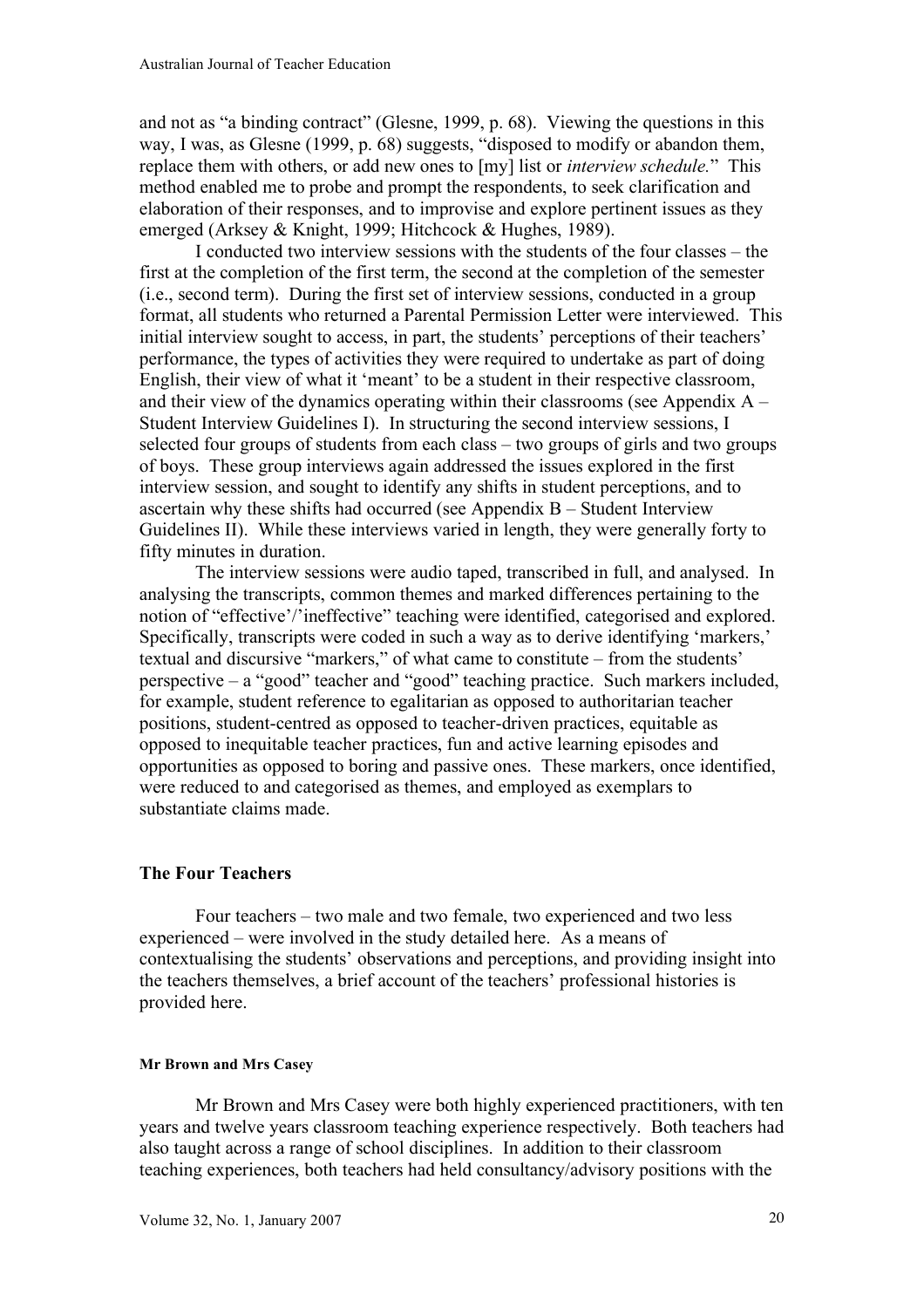State Education Department. Mr Brown was appointed Regional Literacy Educational Adviser for a year, while Mrs Casey held the position of Language Consultant for two years. Mrs Casey also worked as a researcher of beginning reading and writing, and as lecturer/tutor at the local university. She held the position of Head of Department (English) at Lane Park State High School at the time of this study – a position she had held for four years. Mr Brown – a new teacher to Lane Park during the year in which this research was undertaken – had also held positions of responsibility including Head of Department (English) and Acting Head of Department (English) for a period of four years and one year respectively. Essentially, given the breadth and diversity of their professional histories, both teachers can be viewed as experienced and knowledgeable practitioners who were well versed in the language of the State syllabus.

#### **Mr Jack and Miss Tate**

Compared with their counterparts, Mr Jack and Miss Tate had had limited professional experience. Mr Jack had only fours years of teaching experience, all of them at Lane Park. It was solely within this school that he had learnt to be a teacher, and had developed pedagogical relationships with students. Unlike Mr Jack, Miss Tate was a new teacher to Lane Park at the time of the study. Prior to her arrival at Lane Park, she had spent four years teaching in three north Queensland schools. Unlike the other three teachers, History, not English, was her major teaching area. She had, however, some previous experience teaching English, although not at the year nine level. Positioned in this way, Miss Tate expressed her sense of uncertainty about teaching year nine English on several occasions. Her comments included: "I hate teaching English" ... "I never wanted to be an English teacher" ... "I'm not a real English teacher." Her lack of confidence with English education, and her inexperience with year nine students, seemed to make her anxious about teaching 9-4 English at Lane Park.

#### **The Students' Standpoint: Examining the Data**

Two of the four teachers were viewed by their respective students as being "effective" or "good" teachers, and as engaging in the types of performances seen to be desirable to students. These teachers were Mr Brown and Mrs Casey. In contrast, Mr Jack and Miss Tate were seen by their students – in varying degrees and, at times, for differing reasons – as being "ineffective" and as engaging in performances that were undesirable to students.

Student comments about Mr Brown's and Mrs Casey's performances indicated that, in the students' eyes, both teachers had fulfilled many of the students' desired expectations of what constitutes a "good" teacher – a "good" English teacher. In contrast, student comments pertaining to Mr Jack's and Miss Tate's performances were largely negative and critical; and it became apparent that both these teachers, unlike their counterparts, failed to fulfil many of the students' expectations of what constitutes a "good" teacher.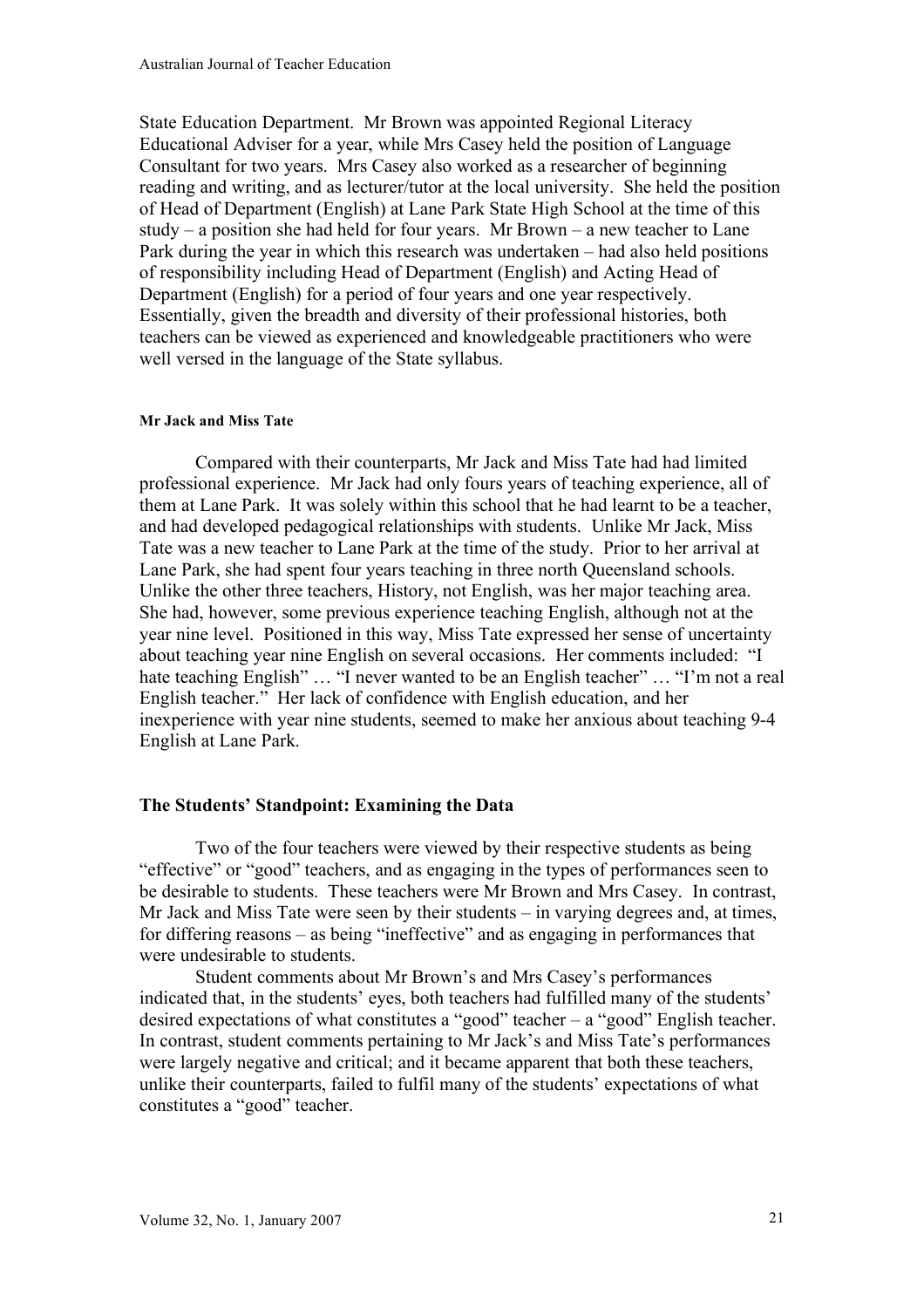## **Students' Observations and Perceptions: Mr Brown as Teacher** *Sir, We Like Your Performance*

The students of 9-1 clearly liked the performance of Mr Brown. As highlighted in the following interview transcripts, they viewed favourably his attempts to make English "enjoyable," and to "make it fun." They alluded to his active and dramatic approach, and acknowledged his sense of humour. The students perceived his performance to be fair and equitable in terms of his attention distribution and positioning of students. They also identified the student-focused construction of his performance, and saw these practices as being oppositional to, and more desirable than, teacher exposition. The democratic practices he endeavoured to employ in an effort to tap into the interests of the students were also acknowledged. Additionally, he was seen as encouraging and helpful, as well as informed and prepared.

### *Student Interview Transcript*

Connor: He tries to make everything as enjoyable as he can without losing the picture of the activity. His style's pretty good. It's better than a lot of other English teachers I've had. He goes around and talks to everyone, he doesn't just single people out as his favourite, he goes around to everyone … to see how everyone's going. If someone needs help personally he'll give it to 'em. Luke: He's laughing and joking and stuff. Connor: He doesn't generally spend a lot of time giving info[rmation]. …

Luke: … he already knows what he's gonna be doin' for the lesson.

## *Student Interview Transcript*

Reba: He helps us. It depends on what it is – individual or group. Venera: He tries to make it fun. Other teachers are like really strict … we come here and he tries to be funny and jumps around in the classroom.

Justin: He tries to make it fun … like what everyone wants to do sort of thing. Sometimes, like last term, he asked us what we wanted to do.

Marion: He tries to make it fun; he helps us. He tries to do things that we like, or that he thinks we might like.

… He gives us a little bit of information and then lets us think on our own account instead of telling us everything. He helps us and gives us a bit of encouragement.

#### **Mr Brown Does Things Differently**

Mr Brown's "difference" from other teachers emerged in the students' comments about his performance. They suggested that he performed "differently"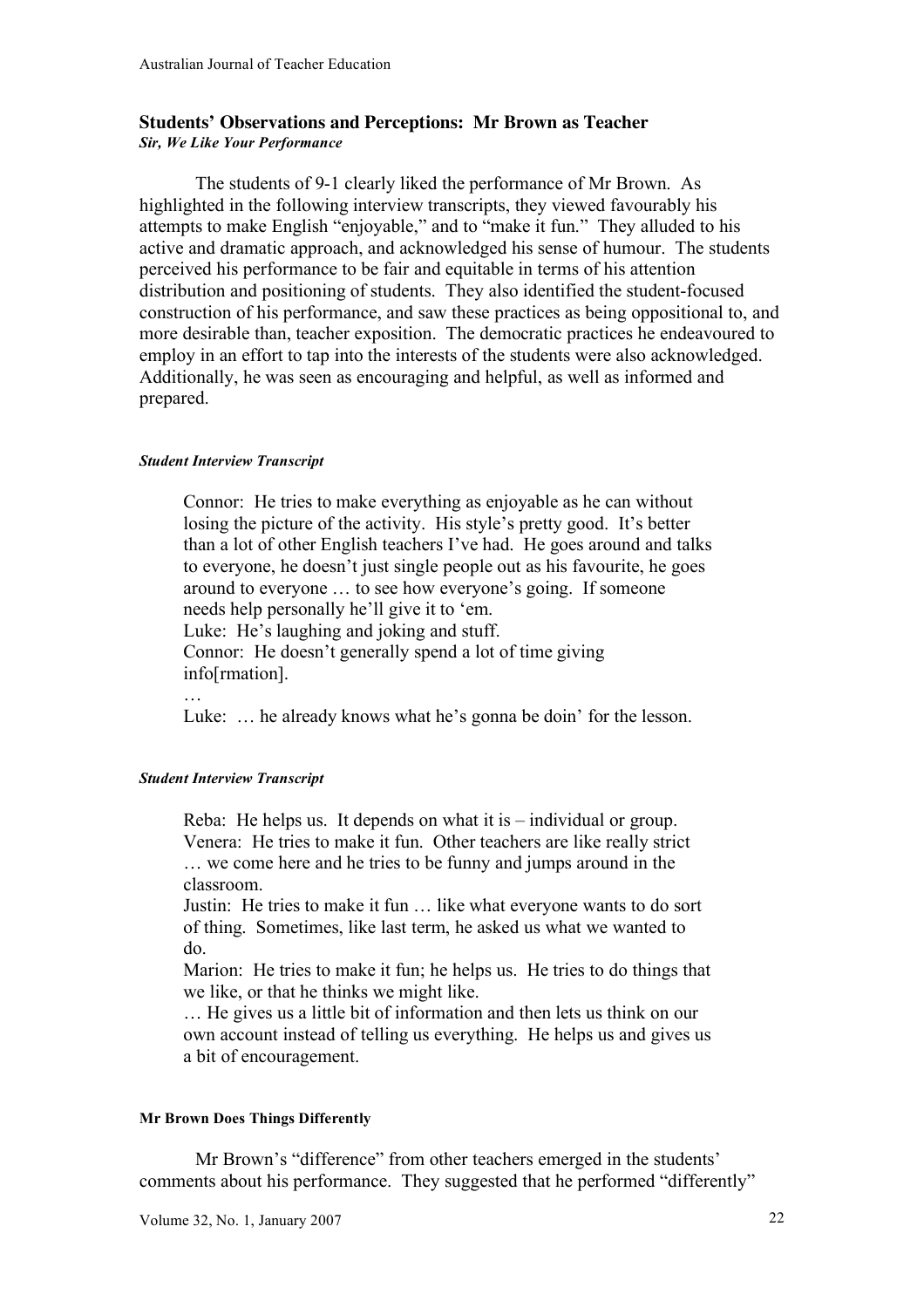from other teachers, and was therefore "interesting." They viewed him as being different from other teachers in the ways in which he constructed English as a subject, and in terms of the ways in which he viewed and positioned them as students. As Connor stated: "Other teachers are like sick of kids, and a bit bored of English, doin' it." In contrast, the students claimed that Mr Brown "really enjoyed" teaching English, and that his enjoyment was evident in his performed practices. Connor also suggested that, "he's pretty enthusiastic about it, he must like it, in the way that he teaches it … the way he gets into teaching it." The students also claimed that Mr Brown's approach to the subject English, and his positioning of them as students, had a positive impact upon them and their willingness to participate and engage in the subject. As Luke suggested, "If the teacher's interested, the kids are gonna be interested … if you enjoy it you listen more, you don't muck around."

Drawing upon discourses pertaining to equity, the students stated that Mr Brown treated "everyone equally really," and that he made every member of the class feel "comfortable," while also respecting the opinions of all students. As John suggested, "He gets on with everyone." Marion commented on feeling comfortable, suggesting that "he made us feel like part of the class." Similarly, John – the most marginalised by other students in the class – claimed that Mr Brown made him "feel kinda welcome in the class."

The students also identified the active and interactive aspects of his performance as both desirable and different from that of other teachers. As Sam claimed:

When you see him, he's always walkin' around talkin' to people. You just need to look at him. A different teacher who didn't like it would just sit at their desk, just write work up on the board and sit down again, tell everyone to shut up and get on with their work.

Similarly, Connor stated that "instead of just coming and sitting at his desk … he comes around and helps us all the time, and natters away with people."

Mr Brown's ability to position the students comfortably, and to value them as class members, was linked, in part, to his management practices. Again, the students regarded these practices as effective, and read them as different from those of other teachers. Mr Brown could "handle the class," but was "not strict." Being "strict" was viewed by the students as normal teaching practice, and in this way, Mr Brown was positioned and perceived differently. His performed management practices were regarded as being proactive, and as providing a space for the students to take up the positions of good student and the worker. As Evan claimed, "If he sees a problem coming, I think he stops it straight away, so it doesn't get any worse." They believed his management was effective because, as Connor suggested, "You get a lot more time to work." Connor elaborated upon this notion, stating:

I like this class better than some other classes where people constantly stop, hold up the lesson because they just muck up too much, where this class has hardly ever been held up. It's part the teacher, with the work he's handing out, it's just the way the teacher handles the class.

Connor's comment also signals the complexities and interconnectedness of "effective" teaching. Effective teachers not only control the class, but also engage the students in interesting work.

The units of work Mr Brown prepared for the class were again judged to be different and therefore interesting. In many ways, his ability to construct English units in these ways was due to his capacity to access and draw from an extensive repertoire of possible practices. His ability to 'read,' or view, Subject English differently and to play with the work program informing the subject provided him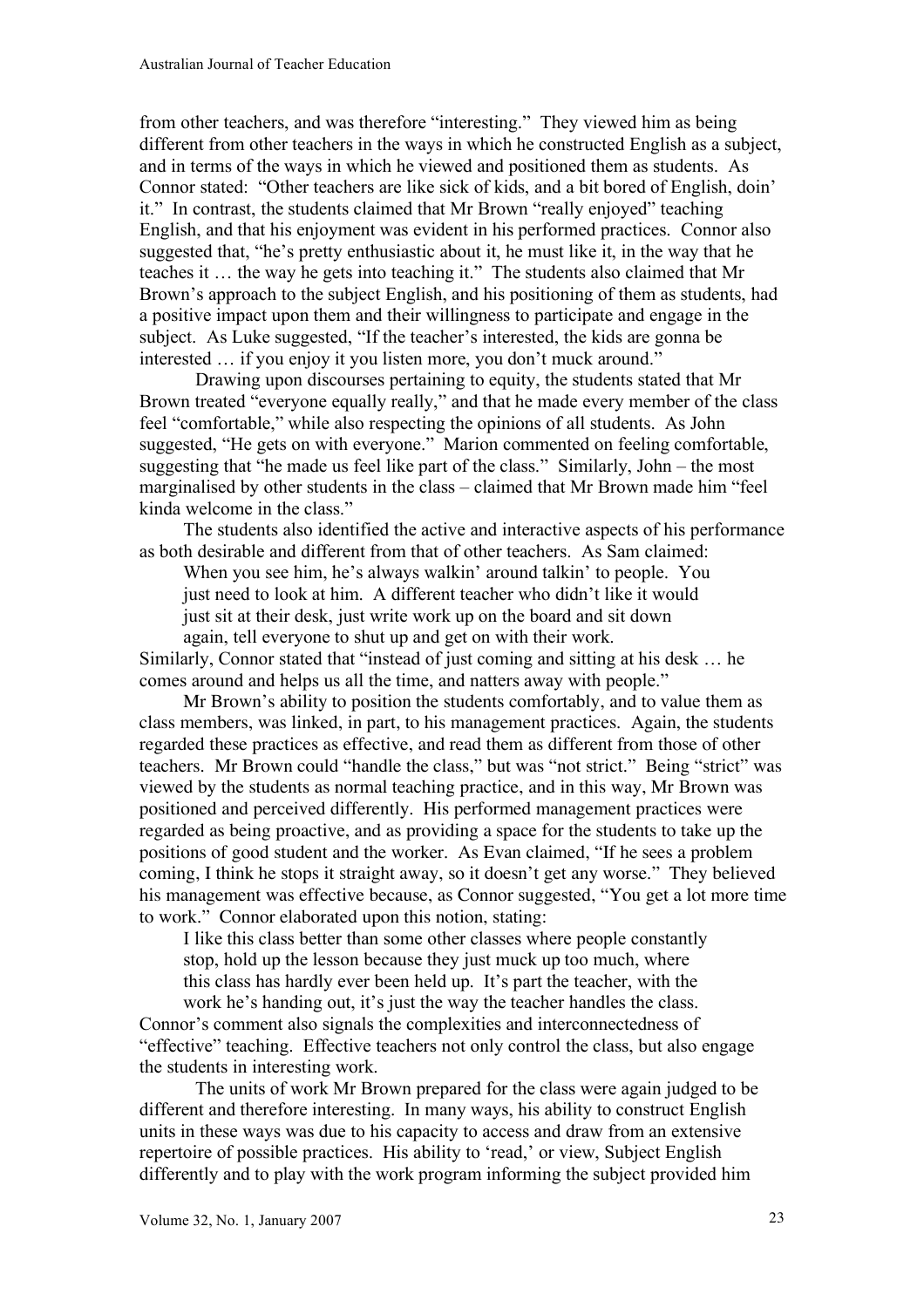with the space to "do" English differently. This ability was evident in my observations, as researcher, of both his classroom practice and his planning for the subject. He had, as the students suggested, "heaps of ideas." It became evident in the students' comments about of the units of work that Mr Brown had successfully tapped into their interests. Commenting on one of the units of work, John claimed that "it's something that most grade niners might enjoy." Of this unit, Luke also stated: "It's interesting, a lot different to what we normally do." Similar comments were made about other units including: "[it's] not about the same old boring stuff," "[it's] about something that everyone can like."

## **Mr Brown: An Effective Practitioner**

There was consensus among the students that Mr Brown was an effective English teacher. They regarded his performance to be different from that of other teachers, and in this way, desirable. They regarded him as an enthusiastic, active and dramatic performer, who made the experience of doing English an enjoyable one. His student-focused practices and interactive performance were viewed favourably by the students. He was seen as equitable, and as one who successfully tapped into – as was his desire stated in interview – the students' interests. Essentially, his performance and subsequent construction of English as a subject, along with the subject positions made available to students through such practice, were judged favourably by the students.

## **Students' Observations and Perceptions: Mrs Casey as Teacher Her Enthusiasm is Contagiou***s*

The key descriptors used by the students in detailing Mrs Casey's performance pertained to her "enthusiasm" and "enjoyment" of teaching. As evident in the following interview transcript, they perceived her performance to be "contagious."

Alisa: It seems like she's trying to get the class into it by making it a little bit more exciting. Just trying to make people, sort of enthusiastic about it.

Leanne: If you've got a teacher who's enthusiastic about it, then it starts to show in the kids and they get more enthusiastic about tasks and that.

Amber: And if the teacher's happy, it's sort of like contagious. All the kids sort of catch on, the whole class is happy then.

Agatha: Her enjoyment shows on us, and we sort of like, pick up on it.

There was unanimous agreement among the students that Mrs Casey "really, really enjoy[ed]" and "love[d]" teaching English. They suggested that her enjoyment was evident in her performance, and claimed that, "she's so enthusiastic about everything we do," and that she "tries to make it fun, enjoyable." Others suggested that "she doesn't get crabby," that "she does a lot for us," that "she's always encouraging us," that she "makes us do our best," and that "she seems like she's got time for kids all the time." Additionally, the students identified specific features of her embodied performance as evidence of her enjoyment. They claimed that "her eyes light up," "she laughs," and that "she always has a smile on her face."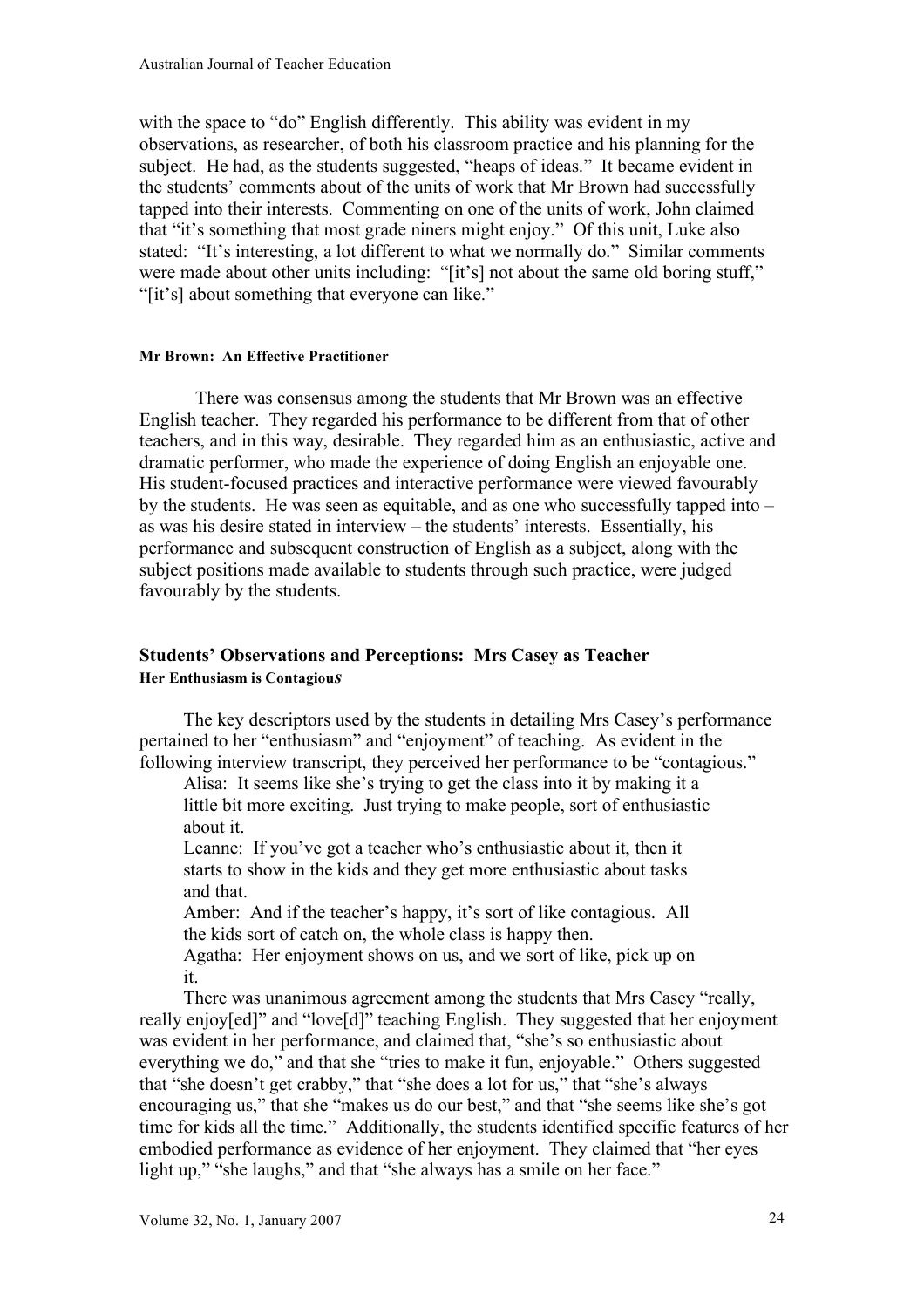#### *She's Different, Effective and We Like Her Performance*

The students viewed Mrs Casey's performance to be "different" from that of other teachers and highly effective. They suggested that this difference lay in the types of "fun" tasks that she implemented, as well as the "choices" she offered them. Their observations of Mrs Casey's pedagogical practice illuminated the ways in which she operated within student-focused paradigms. A group of boys interviewed explained it in the following way:

John: She's a different one [i.e., teacher] to most of 'em. She gives you choice an' stuff.

David: She makes class work fun.

Mark: She doesn't do all boring stuff ... she makes it fun, like an activity or a game.

David: Exciting work.

Clearly, these views of Mrs Casey's "different" and "effective" practice are comparable to those held by the 9-1 students of Mr Brown's practice.

The students also linked this notion of difference to her practice of oral- and groupbased student-centred learning, as opposed to teacher exposition and teacher-driven practices. Furthermore, they suggested that her "interest" in, and involvement with students, marked her as different from, and "better" than, other teachers. They suggested:

Katrina: She's better than most teachers. She always comes to people who need help … she takes an interest in what we've gotta do. Alisa: She tends to mainly do discussions to get people involved.

Katrina: And she sets people off in other groups.

Sam: She doesn't write everything up on the board and say, "Copy this."

She gets involved in it and helps us.

Similarly, other students commented:

…

Emma: She cares about everyone I think.

Helen: Like she understands you.

Emma: She wants to get to know you.

Kate: We're like a big family our class.

Kate's comment here is a testament to the types of relationships, and the sense of equity and respect, that Mrs Casey was able to foster in the classroom through here performance – the positions that she took up herself, as well as those which she provided for the students.

The students also regarded the positions made available to them by Mrs Casey as being different from those provided by other teachers. The students suggested that she treated them "like adults," and "not like little kids like most other teachers do." The notions of treating all students equally, and of not putting the students "down," were prevalent features of their comments about Mrs Casey's performance. So, too, was the notion of her positive reinforcement of student behaviour and work. As Helen explained, "Mrs Casey sort of congratulates you, so you feel proud of what you do, like, 'This is really good Helen.'"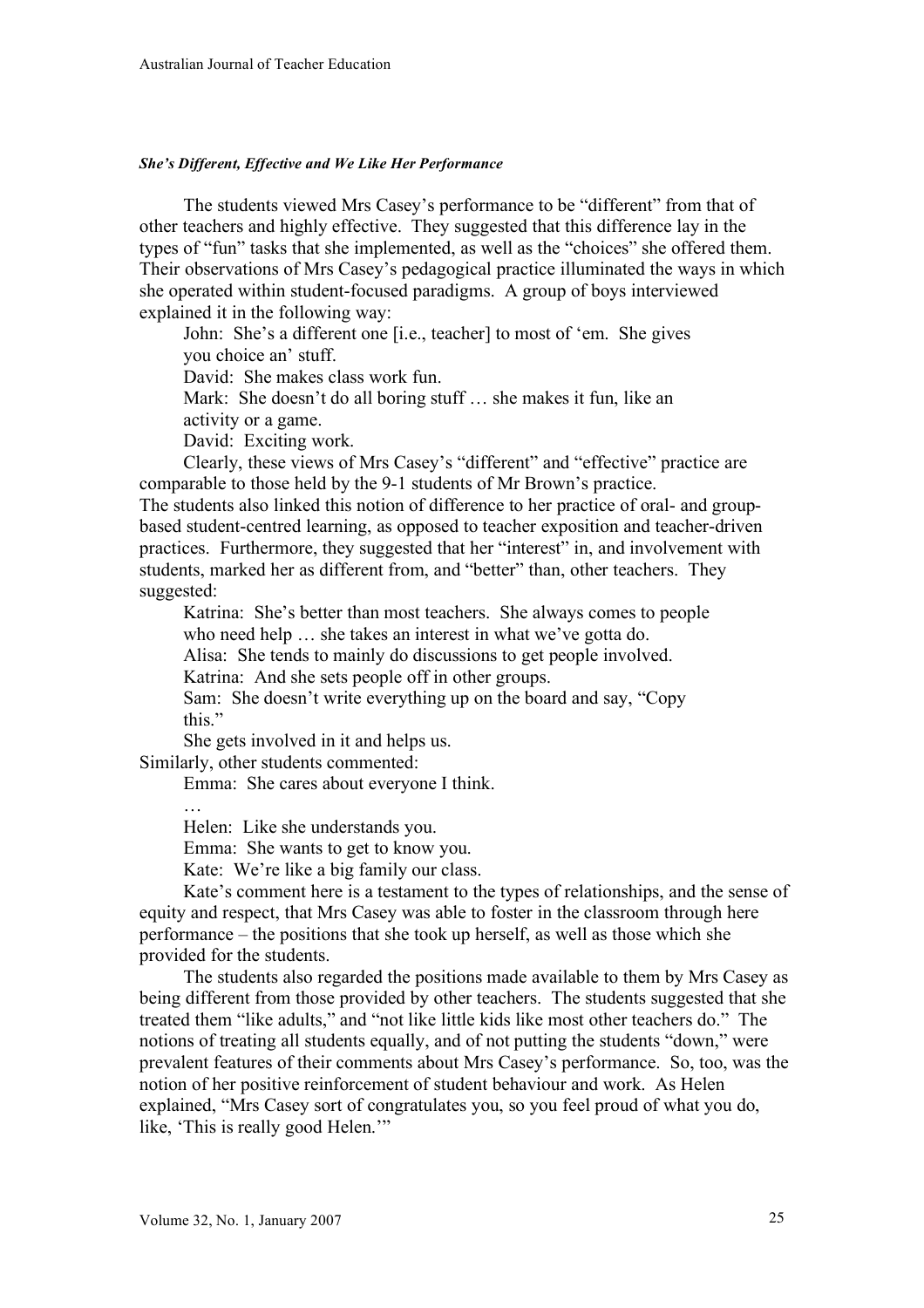#### *Mrs Casey as Classroom Manager*

There was again unanimous agreement among the students that Mrs Casey was a very effective classroom manager, and they suggested that this affected the amount of work that they produced. As Robert stated: "She's strict and nobody mucks up. It makes you do more work." Alisa also suggested that because Mrs Casey could effectively manage student behaviour, there were fewer interruptions to their learning, and that they "seem[ed] to learn more." The students were also aware of the subtle forms of control Mrs Casey used. As Jennifer explained, "She hardly ever yells, but she *just* controls us." Additionally, Mrs Casey was viewed as only employing disciplinary technologies "when she need[ed] to," and that these were effective because "she really got through to" students. Once again, the students' views of Mrs Casey's performance as a classroom manager are comparable to those of Mr Brown as held by the students in 9-1. Similar too, are the links made by the students in regard to the amount of work undertaken and produced as being commensurate with the teacher's ability to effectively control and manage the classroom site.

#### *She's a Very Good Teacher*

The students of 9-2 agreed, once again unanimously, that Mrs Casey was indeed a "good" teacher. She was seen to be the nurturing, yet businesslike, teacher subject, and as providing the students with positions which they deemed as favourable. She constructed English as a student-centred and enjoyable subject. Essentially, to be a student of Subject English within Mrs Casey's classroom was a fulfilling and rewarding experience.

## **The "Effective" Teachers in Review**

Several common themes emerged in the students' perceptions of Mr Brown's and Mrs Casey's performances and subsequent 'doing' of Subject English. Most significantly, both teachers were viewed as being "different" from other teachers: they were considered "encouraging," "enthusiastic," "fair" and "helpful." The students also suggested that Mr Brown and Mrs Casey endeavoured to make the work – and thus the subject – "fun" and "enjoyable" by tapping into their interests and "likes." Both teachers were seen as "enjoying" their role as teachers, as English teachers. Furthermore, both teachers were perceived by their students to be effective classroom managers. The students' observations of Mr Brown and Mrs Casey's performances aligned the teachers with student-focused discourses or paradigms of practice. However, the students also very clearly recognised the capacity of these teachers to activate more teacher-focused discourses when necessary, and to move fluidly across a range of possible practices.

#### **Students' Observations and Perceptions: Mr Jack as Teacher** *Term One, and All Seems Well*

During term one, there was a positive feeling among the majority of students about both the subject and Mr Jack. The students expressed their enjoyment of English and their view that Mr Jack was a "good teacher." They felt comfortable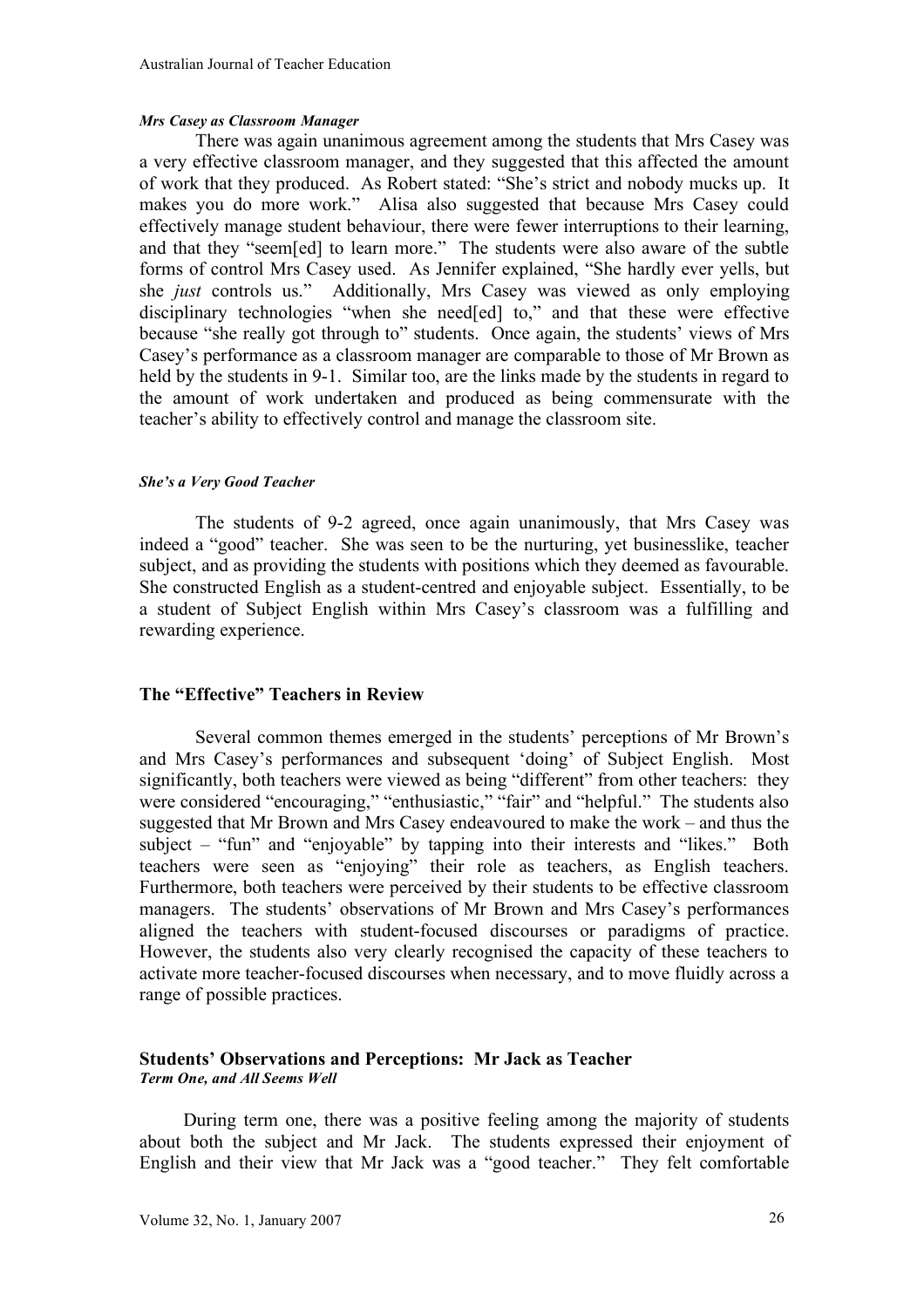within the context of the classroom site, and viewed the positions offered to them by Mr Jack as desirable.

Jessica: No other English teacher I've had is like him. Linda: It makes you look forward to going to English. Belinda, Linda, Jessica (in unison): Yeah. Jessica: It's relaxing. …

Gavin: There's no pressure. You don't have to keep your head down; there's a bit of freedom.

Mr Jack was seen as being "different" from other teachers because he was "helpful" and "enthusiastic." In outlining the key features of his performance, the students suggested that he was "down to earth and kind-hearted" and "very" understanding." They stated that Mr Jack, unlike "a lot of other teachers," did not put them "down"; but rather that he was "encouraging." They viewed his performance to be involved and active, and suggested that he took an interest in them as individuals. In these ways, his performance was regarded in ways  $-$  favourable ways  $-$  as similar to that of Mr Brown and Mrs Casey. Commenting on his performance, the students stated:

Alison: I like how he doesn't just stand up and talk to the class. He comes around to everyone.

Craig: He goes around helping people, trying to give them the

incentive to do it [i.e., the work].

…

Tom: He sits down and explains it.

Geoffrey: He listens to you and offers you advice.

Craig: He pushes you, but he doesn't tell you to do it. He pushes you like a friend.

Similarly again to the students' perceptions of Mr Brown's and Mrs Casey's performance, Mr Jack's students suggested that "he goes out of his way" to make English enjoyable. Picking up on this notion, and alluding to Mr Jack's pedagogy, Leon explained:

I think, he goes out of his way more than other teachers do, um, to

make the kids happy and what, what work they're doing.

… Mr Jack actually, varies, makes us in various ways, you know, his way of doing it.

They believed that he endeavoured to "set good things for [them] to do," that he "put a lot into it," and that "he always want [ed] to do something different." Essentially, their perceptions reflected Mr Jack's engagement with student-focused practice – practice he stated to find desirable and had planned to employ.

### **Term Two, and How Things Have Changed**

Jessica: It never used to be like this, like at the start of the year, you

have to admit that. It wasn't like that, but now look at it.

There was general consensus among the students interviewed at the conclusion of the semester that things had changed in terms of the learning opportunities with which they were provided and with the practices that had come to constitute the work, and doing, of Subject English. While Mr Jack had constructed English in "various ways," and had "good" and "different things" for them to do during term one, the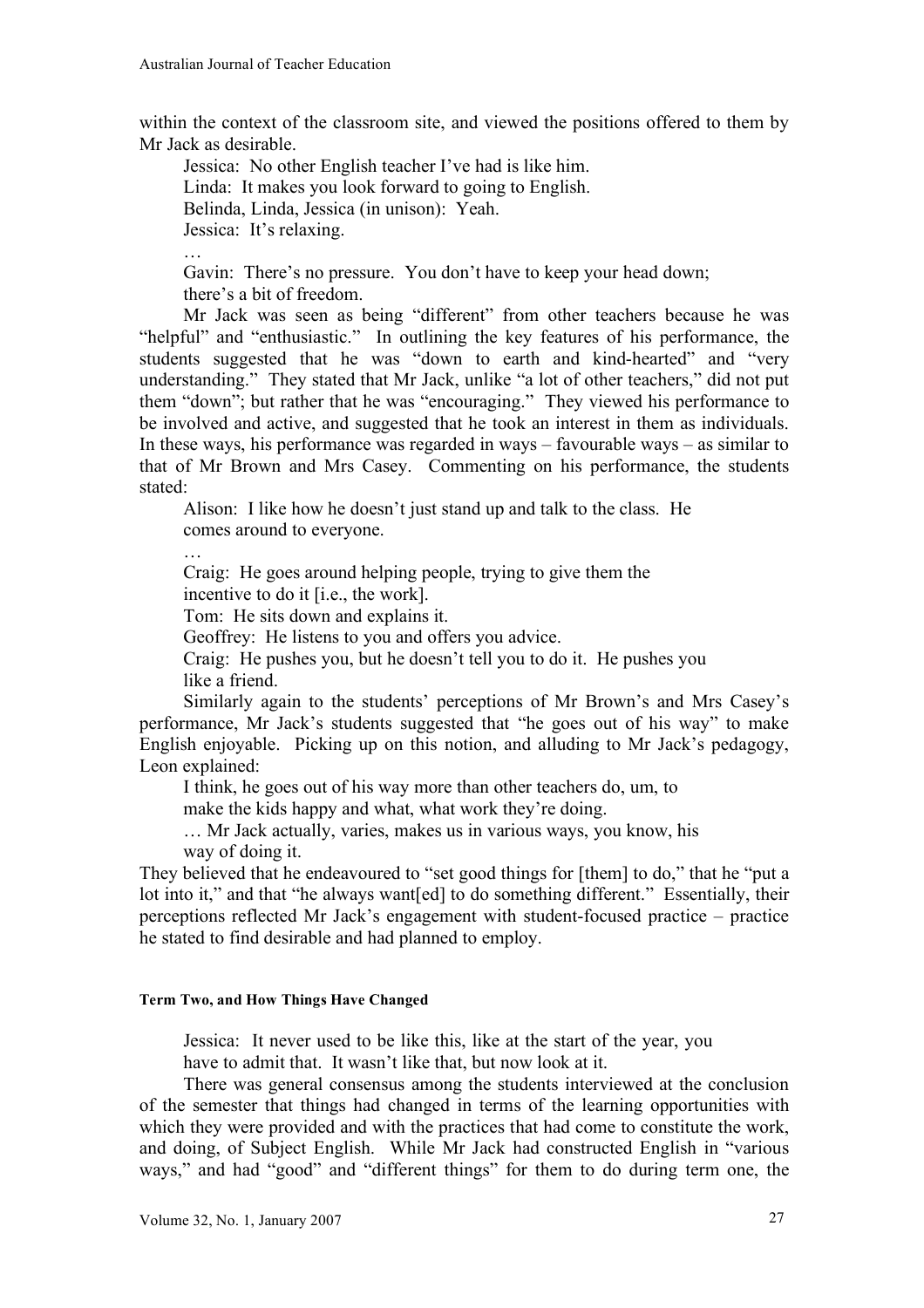students believed that this was not the case in term two. Rather, they suggested that the work had become "repetitive" and "pretty boring." They also commented that "everything" they did in term two took place within a "group" learning context. Several of the students also made similar comments to Alison, who stated that she "hadn't really learnt that much this [i.e., second] term."

Mr Jack's performance as a classroom manager also came under significant student scrutiny at the end of the semester. While they were initially empathetic and acknowledged the difficulties confronting Mr Jack within the context of the classroom – specifically the disruptive (mis)behaviours of three boys (Matthew, Daniel and Jerry) – there was a significant shift in their attitude by the end of the semester. The following student interview transcripts signal the shifts in the students' perceptions of Mr Jack's performance, and more specifically his performance as a classroom manager.

#### *Student Interview Transcript: The Girls' Speak*

Jessica: He still spends all of the time with the people who don't even want it [i.e., Daniel, Matthew and Jerry]. They're not even interested, but they get it anyway. When he gets up them … they get worse. Linda: They think it's good 'cause he got up them, and they think they're really big 'cause they got in trouble and they just keep on going.

Jessica: … Like you need the help, but he's always with the other guys.

Alison: He's usually always with Daniel and Jerry all the time. … He says, "Wait 'til I've finished with this group," and he's never finished with 'em.

Jessica: Mr Jack used to be like really fair. He used to spend time evenly with everybody, but now he has to spend more time with them.

… I think if those other people – Matthew, Daniel and Jerry – weren't in the class, maybe the whole class would be a bit happier.

Linda: Maybe if Matthew and Jerry had a teacher who could handle them, like Mr Jack is too soft to handle them.

Tiffany: I think he should be more harder on the people who don't work. They get him in that mood … like we're being punished as well.

#### *Student Interview Transcript: The Boys' Speak*

William [referring to Mr Jack]: He's a woose. Craig: He can't handle Matthew. Tom: No, I don't reckon Mr Jack can't handle him. I don't know why he lets him get away with it. Leon: Maybe he thinks that Matthew's only looking for attention, so when he gets it he'll settle down. Tom: Maybe he thinks sending him to the office all the time is no help to him either. Leon: 'Cause he was talking about it, saying "What's sending him to the office gonna do?"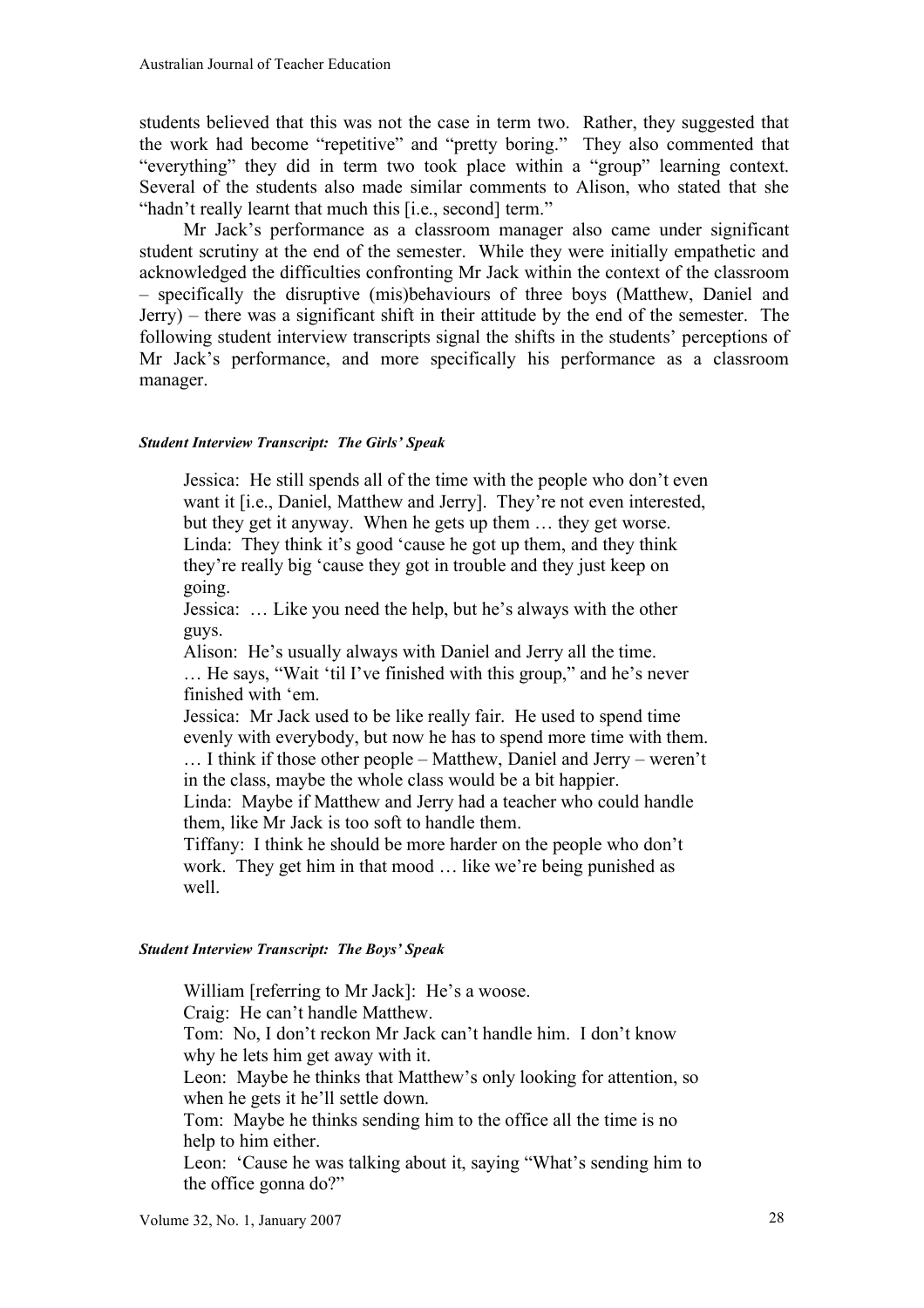He keeps saying that. (The boys all agree that their readings of Mr Jack have changed over the course of the semester). Craig: It's sort of Mr Jack's fault. He lets 'em [i.e., Daniel, Matthew and Jerry] go too far … Tom: He's changed since the start of the year, he's getting a bit tempered now. … Leon: He's a bit of a tried hard. Not being mean or anything, but if he's getting' up someone, he sort of like tries to make it into a joke, to get out of it or somethin'. … He gets angry with 'em, but he doesn't really do anything. Craig: … trynna put on a front. Leon: He's full of ultimatums. Craig: I reckon he's scared of Matthew. Leon: Yeah, he does look like it 'ey. Like he's scared of him … he looks intimidated. … William: He's alright, but I thought he'd be a better teacher that's all. Tom: I thought he was gonna be a better teacher than he was, I

thought he'd be more (pause) somethin'.

The students came to view Mr Jack's performance as a classroom manager as inadequate and ineffective. His inability to manage and modify the performances of the three disruptive and misbehaving boys – Matthew, Daniel and Jerry – was acknowledged and judged to be problematic, as it denied good students access to his attention and assistance. The good students came – as Mr Jack himself suggested – to resent this.

#### **We Thought He'd be a Better Teache***r*

In summation, while the students' initial perceptions of Mr Jack's performance were favourable a significant shift occurred during the course of the semester, resulting in more critical final viewpoints. Initially perceived to be a "good" teacher who practised "different" and "interesting" ways of doing English, he came to be seen as a teacher who could not manage the classroom site, and who offered "repetitive" and "boring" learning experiences. The students came to view his performance as inadequate, and as failing to provide them with desirable ways of being English students. The majority of the students came to feel disenfranchised – silenced and made invisible by his inability to modify the performances of the three disruptive and misbehaving boys. By the conclusion of the semester, there was a sense of dissatisfaction and disappointment among the students. Tiffany encapsulated their perception, suggesting: "I thought he'd be a better teacher."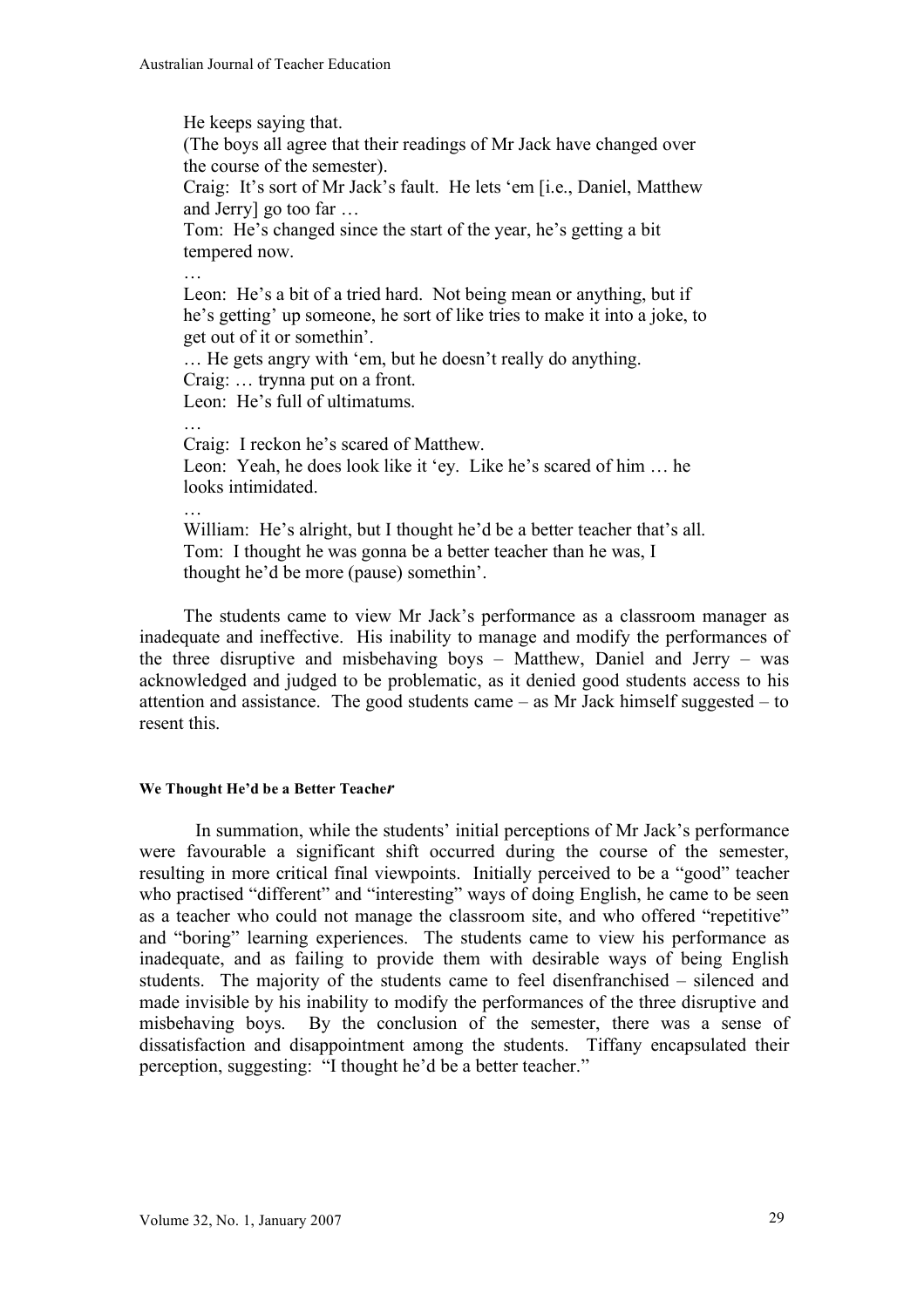## **Students' Observations and Perceptions: Miss Tate as Teacher** *She Does Not Enjoy Teaching Us*

The students of 9-4 believed that Miss Tate did not enjoy teaching their class – that there was "no chance" she would. They also acknowledged the highly embodied nature of her performance. They suggested that her lack of enjoyment was visible, and claimed that "you can just tell by the expression on her face." The students also made reference to the ways in which she "looks like she's getting frustrated," and "sits down at her desk sometimes and does nothing." Unlike the other three teachers who smiled, laughed and joked, Miss Tate "frowned" and was perceived to be "always cranky."

#### **She's a Strict Teacher, but …**

The students described Miss Tate as a "strict" teacher who was "always yelling." As Scott explained: "She's always yelling. She's always strict. She won't let you get away with just the simplest little thing … You can joke around with other teachers, but like with Miss, you can't really joke around." Her performance, as Nathan – and many others – suggested, was driven by her desire for "control." She was clearly viewed as a teacher who desired to be the foci of control. While the students saw her in this way, they nonetheless viewed her classroom management as ineffective in dealing with the attention seeking (mis)behaviours exhibited by many of the boys in 9-4. As Graham suggested: "She should be stricter on Nathan, Jonathon, or anyone who plays up. Send 'em to the office or somethin'. She just puts 'em outside and that doesn't really do nothin,' 'cause then they just do it again and again."

#### **What We get to do Depends on Her Mood**

There was agreement among the students that what they got to "do" in English was largely dependent upon the type of "mood" Miss Tate was in on any given day. They explained this issue in the following way:

Graham: If she's in a good mood she lets you do decent things, like,

when she's in a bad mood she'll make you sit there and be quiet. In a good mood, she let's you do things in groups.

Steven: And she's not as strict with the rules and that.

Corey: If like she's in a bad mood, she comes and says, "Sit down; do

your work and don't talk … work by yourselves."

Doing English, as evident in the students' comments, often came to be a silent, isolated and individualised experience. The subject also was seen to focus upon "writing" as work. As Christine suggested, "we don't get to do that much speaking ,,, we usually do a fair bit of writing." Similarly, Deanne stated that "most of the time she's saying to us, 'No talking, do your work'." While the students viewed group work as desirable, it was a learning context that was largely denied them by Miss Tate. Describing Miss Tate's practice, Samantha stated that "she usually does whole class or individual work," and that it "gets boring." The students' observations indicate that the pedagogical practices employed by Miss Tate were firmly located within teacher-focused paradigms, and that they felt positioned and required to function as silent and passive workers.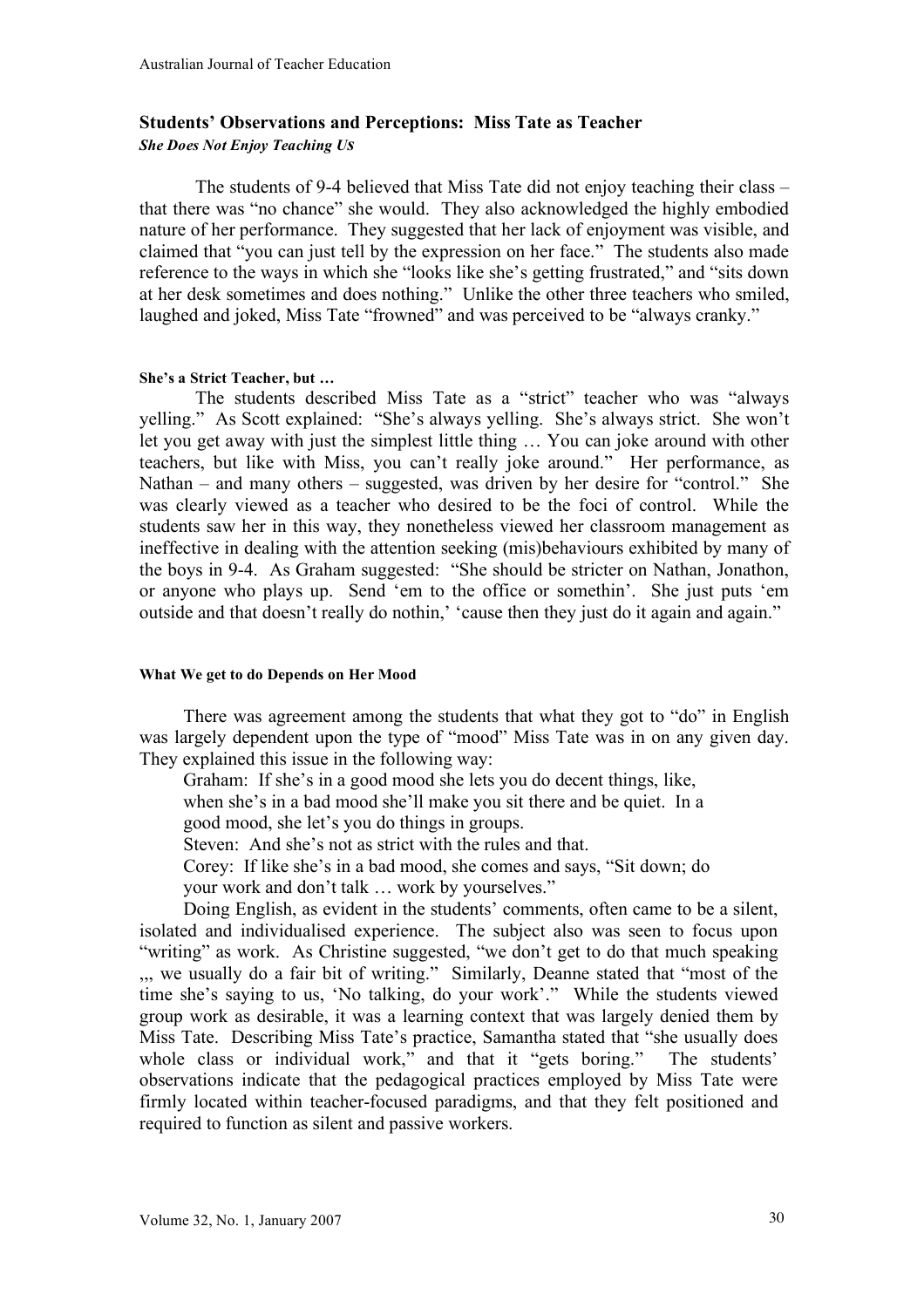#### **Getting Attention: Conflicting Views Along Gendered Lines**

The students' opinions regarding Miss Tate's distribution of attention were demarcated along gendered lines – the girls and boys taking up different and often conflicting positions. The girls claimed, and I concur in light of my observations of this class, that the boys received the lion's share of Miss Tate's attention. The boys, however, claimed that it was the girls who received more of the teacher's attention. The girls' observations of the classroom context, the operant dynamics, and the teacher's performance, signal their view that the attention seeking (mis)behaviours of the boys successfully monopolised the teacher's time. While the girls acknowledged Miss Tate's attempts to be "fair," they were aware of the inequities operating within the site, and expressed their view that such interactions were indeed unfair, annoying and detrimental to their learning. The girls claimed, in interview, that:

Christine: She's pretty fair, but sometimes she gets tied up with all the rest of them, like people who misbehave and everything. So she can't really get to the others 'cause she had to deal with them [i.e., the misbehaving students] first.

Samantha: She's always with them. If they're naughty she goes over to 'em and starts talking to 'em, or helping 'em to settle and everything.

Christine: And like she's always with them.

Kate: It's not really fair.

…

Deanne: Yeah, you get annoyed.

Christine: You can't get your work done.

Samantha: And when you do get help from her, it's like she's there for two minutes and the boys muck up, so she's gotta go over there [i.e., to the misbehaving boys], and she ends up helping them and never comes back.

This perception that the boys who engaged in attention seeking (mis)behaviours were rewarded with Miss Tate's attention was also endorsed by many of the male students. They identified the "three main offenders" – Nathan, Sam and Jonathon – and suggested that "they get their fair share and that, they get a lot of attention from her by being bad." While they acknowledged this particular dynamic, they nonetheless maintained the view that it was the girls who received most of the teacher's attention. The boys claimed that:

Graham: Mainly the girls get the attention.

Hayden: Yeah.

…

Graham: They don't hog it themselves, she [i.e., Miss Tate] does it.

They don't ask for it, she just does it, you know.

Steven: They don't ask for it, but they always get it. I think you'd find that with most teachers.

My position, as an observer of the classroom context and of Miss Tate's performance, sits in opposition to that of the boys. The girls did not receive most of Miss Tate' attention. However, the girls did receive the majority of her "positive" attention, and I suggest that it is this that the boys are alluding to. While the boys received the majority of her attention, it most often took a "negative" form. The boys' position stems from their view that Miss Tate held an affinity for the girls, that she "led towards the females," and that while "she does like [the boys] … she doesn't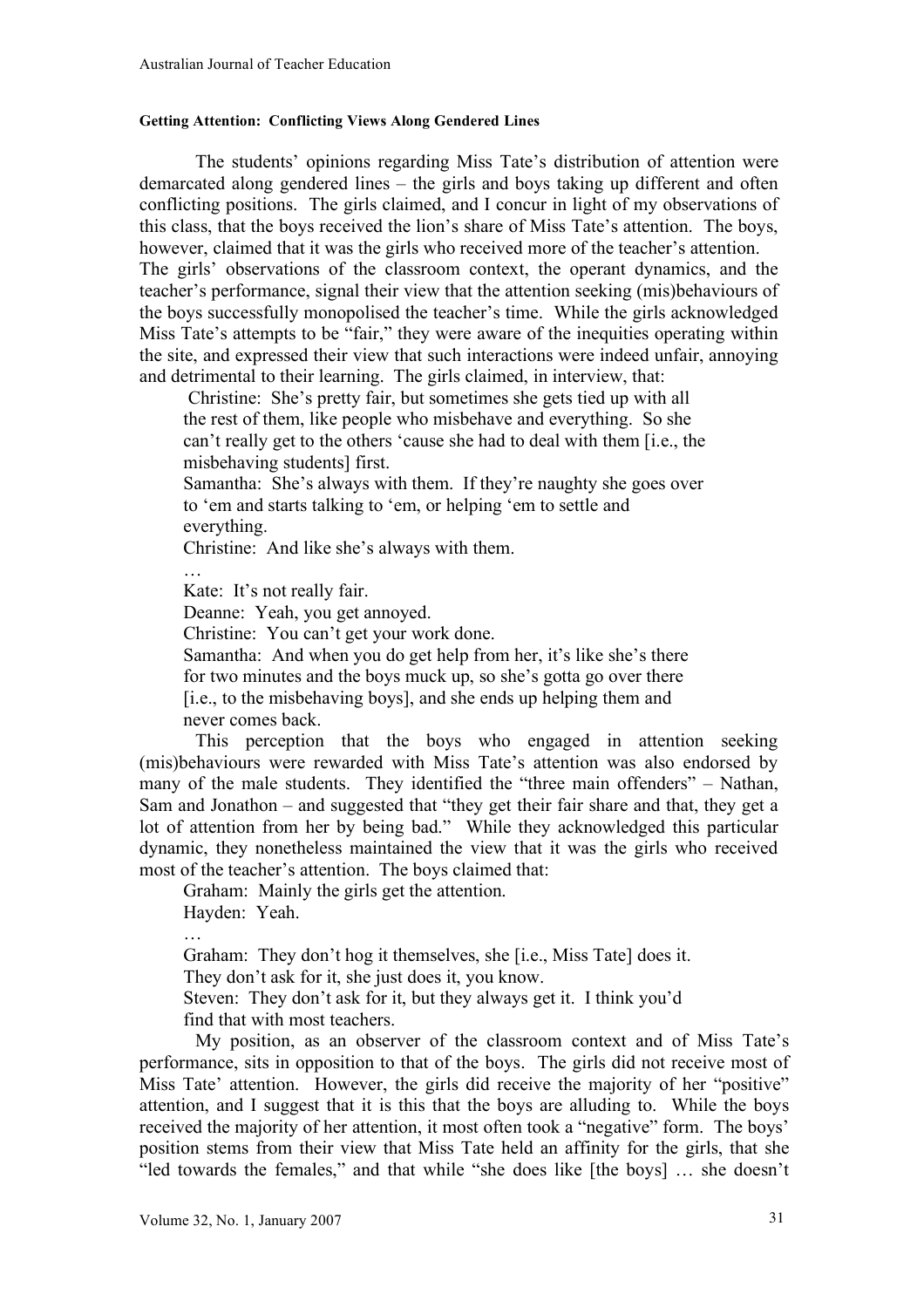respect [them] like the girls." In addition, they suggested that Miss Tate "favours the girls." It was from this position, I suggest, that the boys have judged – however "inaccurately" – Miss Tate's distribution of attention time within the classroom site. Finally, and similarly to Mr Jack, Miss Tate's inability to manage the classroom and the dynamics operating with in it – particularly the (mis)behaviours of the boys – is linked to the ways in which the students, particularly the girls, came to view her distribution of time and attention.

#### **The "Ineffective" Teachers in Review**

The most salient feature to emerge in the students' perceptions of Mr Jack and Miss Tate pertained to their performances as classroom managers. Mr Jack's unwillingness to take up an authoritative position was seen to be problematic. He was viewed as being unable to modify the (mis)behaviours of particular boys – to the detriment of the other students and their endeavours to engage in learning. Miss Tate, despite taking up an authoritative and strict position, was also seen as being unable to contain the performances of the disruptive boys in 9-4. While their performances were different, both teachers were regarded as ineffective classroom operators. Another feature to emerge in the students' observations pertained to the tasks and activities set by these two teachers. These were essentially viewed as "boring." Finally, as evident in the students' largely negative and critical comments, it became apparent that these two teachers – unlike their 'effective' counterparts – failed to fulfil the student's expectations and desires.

## **Implications of This Study: What can We Learn?**

As stated at the outset, it is envisaged that the presentation here of students' observations and perceptions of four teachers' performances, may serve to inform teach-er/ing practice within and across all educational contexts in some way – to provide insights into how it is that students view and regard what they see performed before them in the classroom and the ways in which particular teacher performances serve to position them as students and indeed as learners. While I would suggest that these insights are not new or, I suspect, surprising, they might serve nonetheless as a valuable 'reminder' of what constitutes – in the eyes of students – "good" teacher practice. With this in mind, what might we learn from the students' observations and perceptions as presented here?

Firstly, students pick up on and read particular embodied actions or visual clues as apparent in their teacher's performance. For example, teachers who smile, laugh, have a sense of humour, are active, enthusiastic, dramatic and who are seen to enjoy what they do are viewed favourably by students. In contrast, those who frown, are always cranky, get frustrated, always yell, sit inactively at the desk, and who indicate a visible lack of enjoyment of teaching by "the expression on [their] face" are viewed in a negative light.

Students judge other particular qualities or characteristics that come to constitute the performance of 'teacher' subject favourably. These qualities include: treating the students like adults; not putting them down; showing a genuine interest in the students as individuals; fostering relationships of equity and respect with and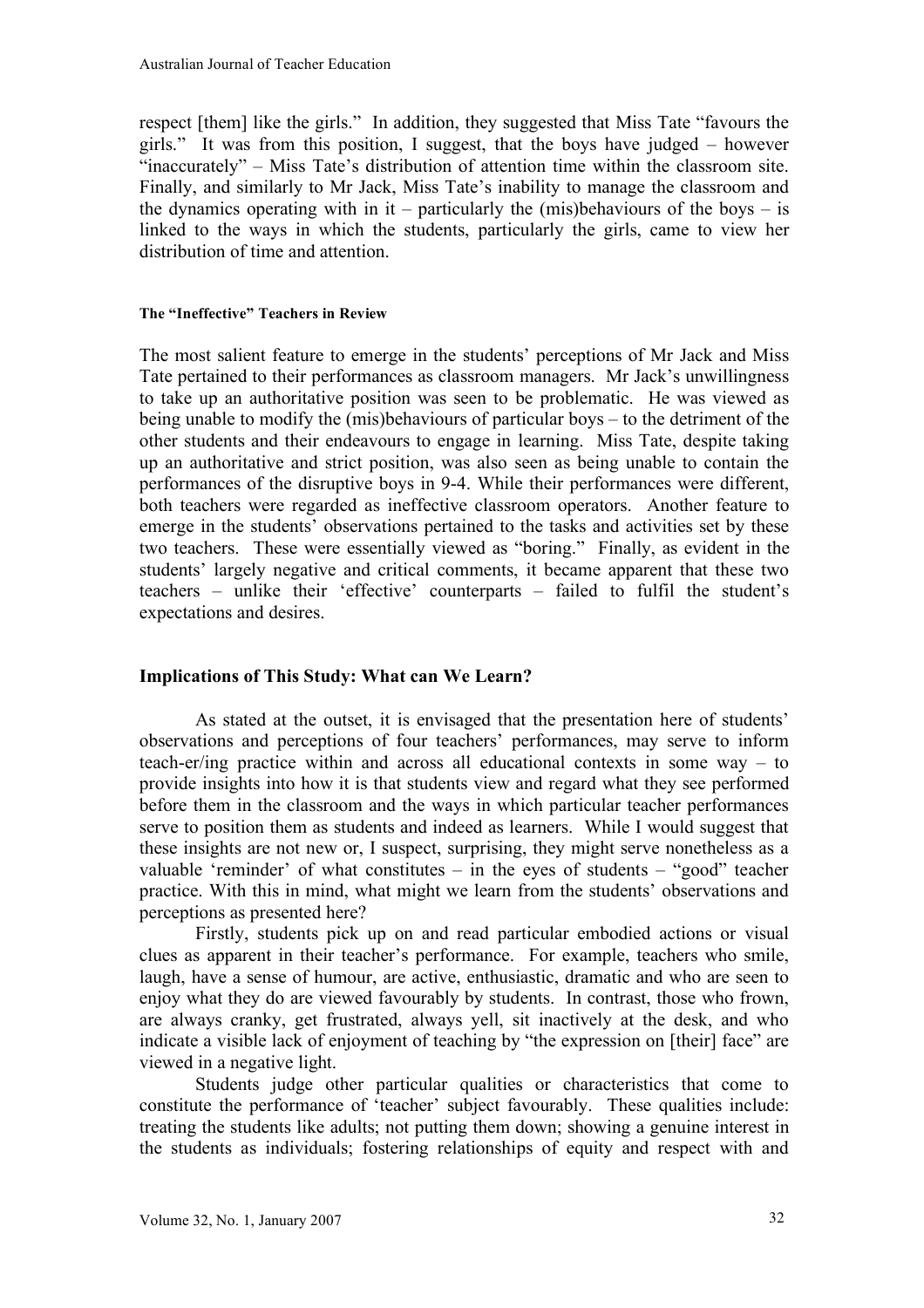between students; being fair and helpful; and caring about, understanding and encouraging students.

Similar themes emerge when examining the students' observations and perceptions of the teaching and learning process specifically. Students look favourably upon being engaged in enjoyable, fun and active learning episodes. In terms of particular teach-er/ing practice, they regard highly teachers who can foster a comfortable learning environment, who position students equally without displays of favouritism, and who demonstrate the capacity to fairly and equitably distribute their time and attention to students in the class. Also well regarded are teachers who engage in democratic practices – those who inquire into students' interests and provide them with "choice."

Additionally, teachers who engage in an active and interactive role in the classroom are highly regarded. These teachers are those who instigate a task, move around the classroom, converse with and help students. In contrast, those teachers who write information on the board for students to copy, sit at their desk and do "nothing" are seen to be ineffective and their performance undesirable to students.

Teachers who engage in student-focused practices are, in contrast to those who operate within a teacher-centred paradigm and engage largely in teacher exposition, seen to be effective operators by students. These teachers engage students in active and group work tasks, activities of student choice, and discussions. In contrast, teachers employing teacher-driven – and undesirable – practice offer their students little to no choice; little variety, but rather boring, repetitive work; and position them as solitary, silent and passive workers.

Effective teachers are  $-$  as regarded by students  $-$  effective classroom managers. These teachers are proactive in their approach to classroom management. They deal with inappropriate student behaviour before it becomes an issue. While strict, they do not yell, but rather *just* control the performances of the students in the class. They positively reinforce appropriate student behaviour. In contrast, ineffective classroom managers yell ineffectually, are not strict enough to modify inappropriate student behaviours – take a "too soft[ly]," "woose[y]" approach, and are seen as being unable to handle problematic students. Furthermore, students view their teachers' ability/inability to effectively manage the classroom site as bearing direct impact on their learning and other experiences within the class. In particular, in those classrooms that are well managed, the students suggest that they have "more time to work" and that they get "more work done." In contrast, those students whose teachers are seen to be ineffectual managers, suggest that this proves detrimental to their learning and, specifically, that they receive little to no help with their work, or attention from, their teacher. Clearly, to be viewed as an effective teacher, one must master the often difficult task of managing the classroom context effectively.

Finally, effective teachers are teachers who are knowledgeable, well informed in terms of their subject matter and the lessons they are teaching, and well prepared. Significantly, they are teachers who demonstrate the capacity to access and draw from an extensive repertoire of possible practices – that it, they have "heaps of ideas" from which to call upon and employ at various times as appropriate to the learning needs of their students.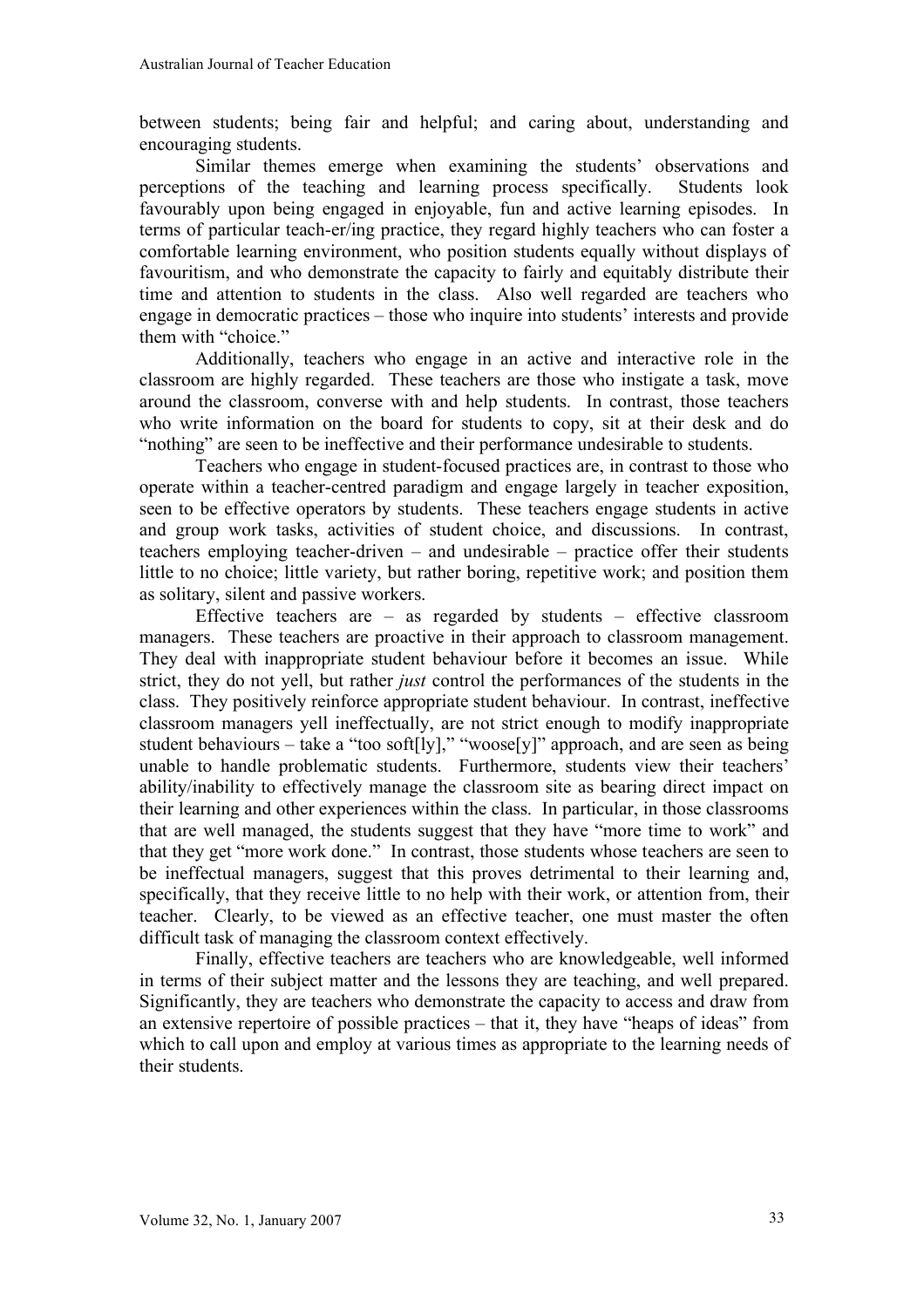## **References**

Arksey, H. & Knight, P. (1999). *Interviewing for social scientists* (London, Sage).

Department of Education, Queensland. (1994). *Queensland English Syllabus for Years 1 – 10* (Brisbane).

Glesne, C. (1999). *Becoming qualitative researchers: An introduction.* (2nd edn) (New York, Longman).

Hitchcock, G. & Hughes, D, (1989) *Research and the teacher: A qualitative introduction to school-based research* (2<sup>nd</sup> edn) (London, Routledge).

Marshall, C. & Rossman, G. B. (1999). *Designing qualitative research.* (3rd edn) (Thousand Oaks, CA, Sage).

Mason, J. (1996). *Qualitative researching.* (London, Sage).

Merriam, S. B. (1988). *Case study research in education: A qualitative approach.* (San Francisco, Jossey-Bass Publishers).

# **Appendix A: Student Interview Guidelines I**

What sort of activities/tasks have you done in English so far this year?

Which did you enjoy – why? Which did you not enjoy doing – why?

Which were interesting? Which were not interesting – why/why not?

How do you think your teacher feels about teaching English?

Do you think this affects how you feel about English? Why/ in what ways?

Do you think your teacher enjoys teaching your particular class? How can you tell? What does she/he do to show this?

Are there any particular students that you see as causing your teacher a problem?

What sorts of things do these students do/or not do which cause problems?

How do you feel as a member of this class?

Do you feel that your teacher values you, your opinions?

Are there any students in your class who you feel may not enjoy being a member of this class? Why? How are they treated by the students/by the teacher?

Are there students in this class who you think would not feel free to give their opinions/answer questions aloud in this class? Why do you think this is so?

Do you think that your teacher pays equal attention to all of the students in your class? How do you feel about this?

[Discussion of gender dynamics to be followed here]

Do you think that there are any groups of kids in your class who are particularly demanding of your teacher – who seek your teacher's attention/time?

How do they try to get this attention? What do they do/how do they behave?

What would you do differently in the classroom if you were the teacher?

How can your teacher make changes that would make you feel more comfortable in the classroom? Enjoy English more?

What do you hope to achieve in English this year? Do you think that English is an important subject to do well in? Do you think it is a relevant subject? Do you think that what you learn in English will help you later in life?